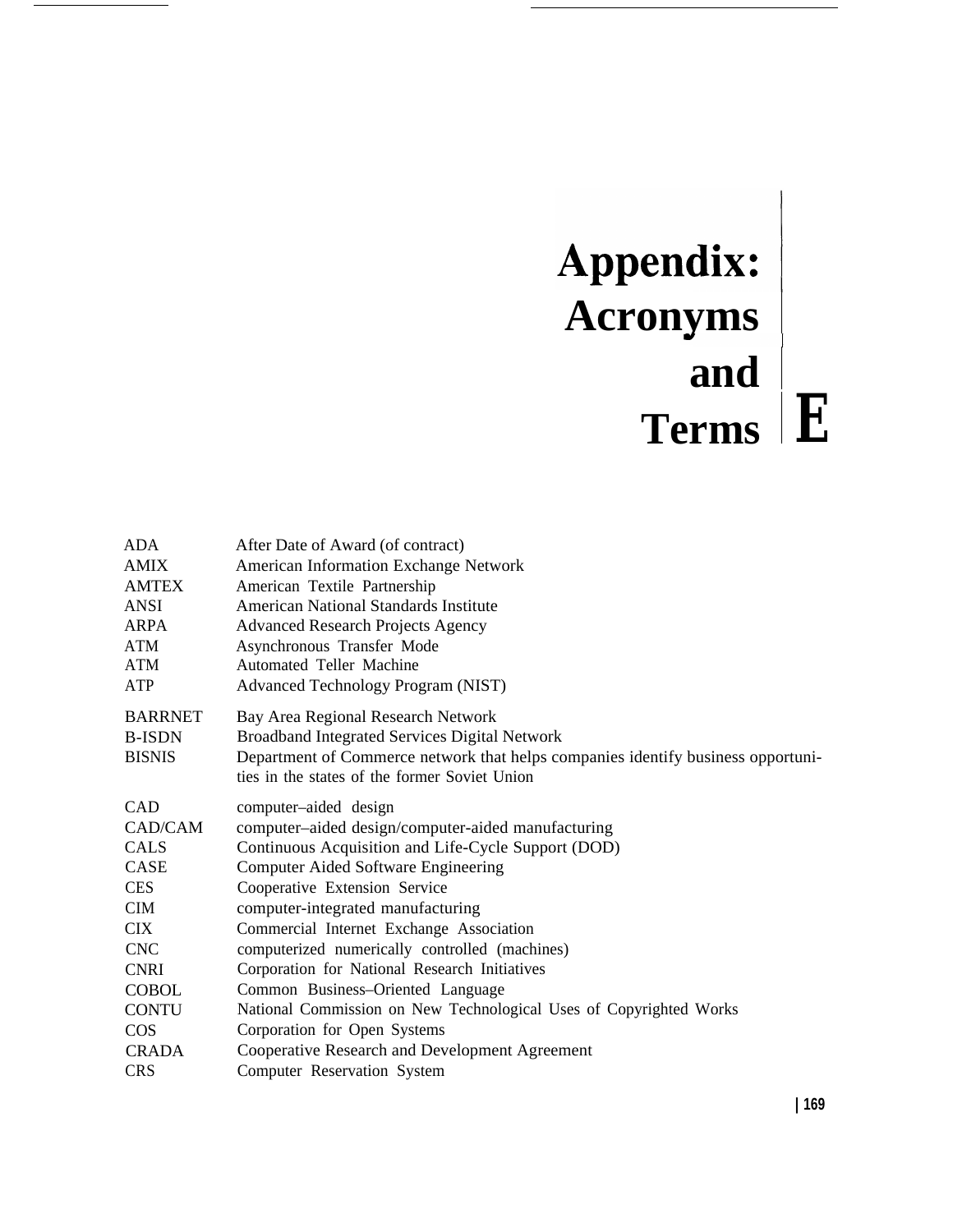## **170 I Electronic Enterprises: Looking to the Future**

| DAMA                                                                  | Demand Activated Manufacturing Architecture                                                                                                                                                                                                                                                                                                                         |
|-----------------------------------------------------------------------|---------------------------------------------------------------------------------------------------------------------------------------------------------------------------------------------------------------------------------------------------------------------------------------------------------------------------------------------------------------------|
| <b>DARPA</b>                                                          | Defense Advanced Research Projects Agency                                                                                                                                                                                                                                                                                                                           |
| <b>DOD</b>                                                            | Department of Defense                                                                                                                                                                                                                                                                                                                                               |
| <b>DOE</b>                                                            | Department of Energy                                                                                                                                                                                                                                                                                                                                                |
| <b>DOL</b>                                                            | Department of Labor                                                                                                                                                                                                                                                                                                                                                 |
| <b>EBB</b><br>EC/EDI<br><b>EDI</b><br><b>EDIFACT</b><br>EINet<br>EPRI | Economic Bulletin Board, a network of business and economic information operated<br>by the Department of Commerce<br>Electronic Commerce through Electronic Data Interchange<br>Electronic Data Interchange<br>Electronic Data Interchange For Administration, Commerce and Transport<br>Enterprise Integration Network<br><b>Electric Power Research Institute</b> |
| <b>FCC</b>                                                            | Federal Communications Commission                                                                                                                                                                                                                                                                                                                                   |
| <b>FDDI</b>                                                           | Fiber Distributed Data Interface                                                                                                                                                                                                                                                                                                                                    |
| <b>FEDIX</b>                                                          | Federal Information Exchange                                                                                                                                                                                                                                                                                                                                        |
| <b>GSA</b>                                                            | <b>General Services Administration</b>                                                                                                                                                                                                                                                                                                                              |
| <b>HPCC</b>                                                           | High Performance Computing and Communications                                                                                                                                                                                                                                                                                                                       |
| <b>IETF</b>                                                           | Internet Engineering Task Force                                                                                                                                                                                                                                                                                                                                     |
| <b>IITF</b>                                                           | Information Infrastructure Task Force                                                                                                                                                                                                                                                                                                                               |
| <b>ISDN</b>                                                           | <b>Integrated Services Digital Network</b>                                                                                                                                                                                                                                                                                                                          |
| <b>IVANS</b>                                                          | Insurance Value Added Network Services                                                                                                                                                                                                                                                                                                                              |
| <b>KIR</b>                                                            | Kansas Industrial Retraining                                                                                                                                                                                                                                                                                                                                        |
| LAN                                                                   | local area network                                                                                                                                                                                                                                                                                                                                                  |
| <b>LFM</b>                                                            | Leadership for Manufacturing program at MIT                                                                                                                                                                                                                                                                                                                         |
| <b>LLNL</b>                                                           | Lawrence Livermore National Laboratory                                                                                                                                                                                                                                                                                                                              |
| <b>LOCIS</b>                                                          | Library of Congress Information System                                                                                                                                                                                                                                                                                                                              |
| <b>MAP</b>                                                            | Manufacturing Automation Protocol                                                                                                                                                                                                                                                                                                                                   |
| <b>MAN</b>                                                            | metropolitan area network                                                                                                                                                                                                                                                                                                                                           |
| <b>MAMTC</b>                                                          | Mid-America Manufacturing Technology Center                                                                                                                                                                                                                                                                                                                         |
| <b>MCC</b>                                                            | Microelectronics and Computer Technology Corp.                                                                                                                                                                                                                                                                                                                      |
| MFJ                                                                   | Modified Final Judgment                                                                                                                                                                                                                                                                                                                                             |
| MIT                                                                   | Massachusetts Institute of Technology                                                                                                                                                                                                                                                                                                                               |
| <b>MITUC</b>                                                          | Maine Information Technology Users Consortium                                                                                                                                                                                                                                                                                                                       |
| <b>MOSAIC</b>                                                         | Manufacturing Outreach System to Achieve International Competitiveness                                                                                                                                                                                                                                                                                              |
| <b>MTC</b>                                                            | Manufacturing Technology Centers                                                                                                                                                                                                                                                                                                                                    |
| <b>MLS</b>                                                            | multiple-listing service                                                                                                                                                                                                                                                                                                                                            |
| <b>NASA</b>                                                           | National Aeronautical and Space Administration                                                                                                                                                                                                                                                                                                                      |
| <b>NCMS</b>                                                           | National Center for Manufacturing Science                                                                                                                                                                                                                                                                                                                           |
| <b>NDEA</b>                                                           | National Defense Education Act of 1958                                                                                                                                                                                                                                                                                                                              |
| <b>NEMTC</b>                                                          | Northeast Manufacturing Technology Center                                                                                                                                                                                                                                                                                                                           |
| <b>NIST</b>                                                           | National Institute for Standards and Technology                                                                                                                                                                                                                                                                                                                     |
| NII                                                                   | National Information Infrastructure                                                                                                                                                                                                                                                                                                                                 |